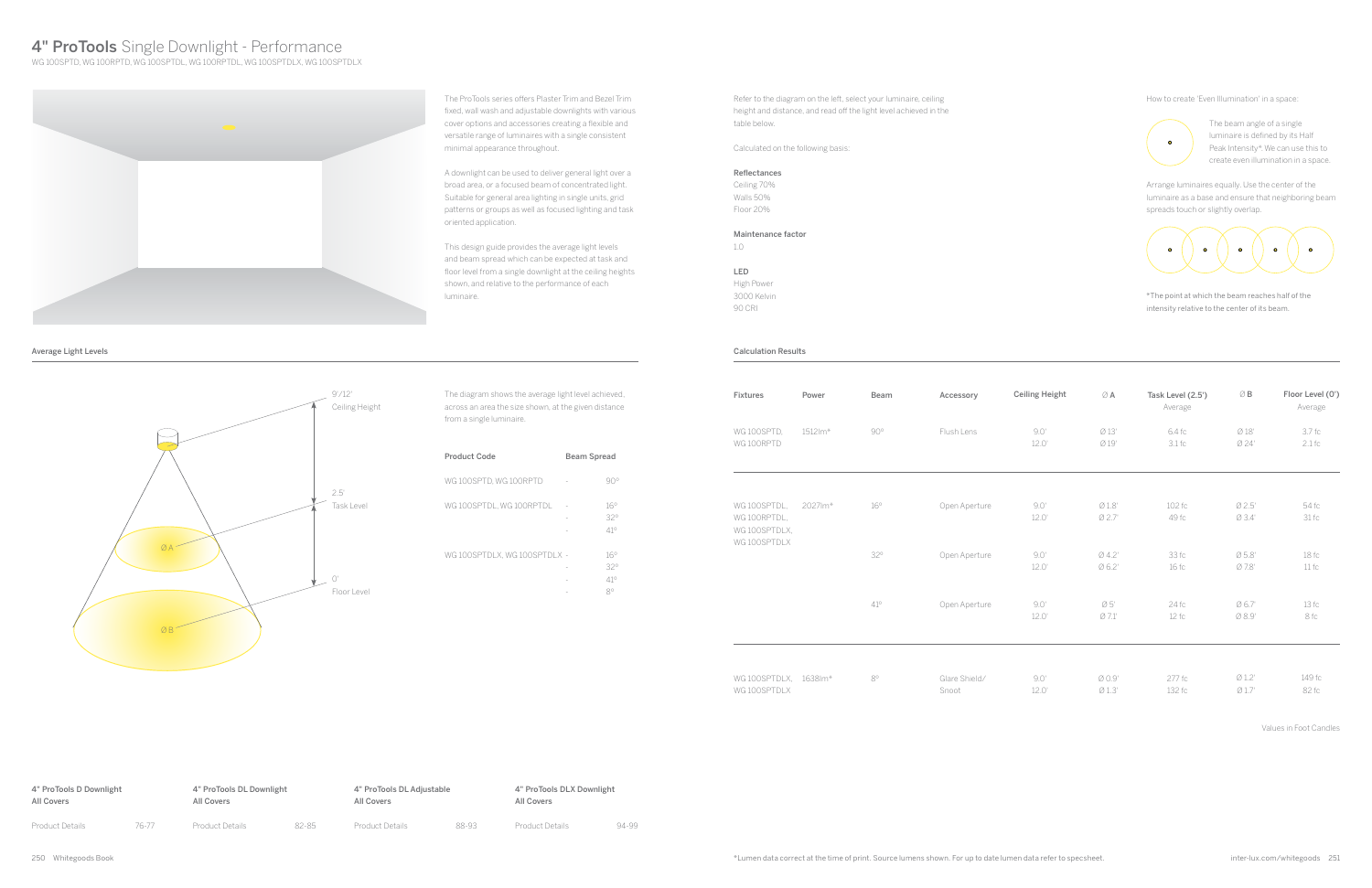

Light Levels

Plaster Trim and Bezel Trim fixed, wall wash and adjustable downlights with various cover options and accessories creating a flexible and versatile range of luminaires with a single consistent minimal appearance throughout.

A downlight can be used to deliver general light over a broad area, or a focused beam of concentrated light. Suitable for general area lighting in single units, grid patterns or groups as well as focused lighting and task oriented application.

This design guide provides the average light levels which can be expected at floor level from a grid of downlights at the ceiling heights shown, and relative to the performance of each luminaire.

The diagram and table can be read to establish light levels achieved when luminaires are set out at the dimensions indicated, at the ceiling heights shown.

| Product Code                  | Beam Spread |            |
|-------------------------------|-------------|------------|
| WG 100SPTD. WG 100RPTD        |             |            |
| WG 100SPTDL, WG 100RPTDL      |             | 32°<br>41° |
| WG 100SPTDLX. WG 100SPTDLX  - |             | 320        |

X = luminaire spacing center to center Y = distance between rows

# 4" ProTools Multiple Downlight - Grid Set Out

WG 100SPTD, WG 100RPTD, WG 100SPTDL, WG 100RPTDL, WG 100SPTDLX, WG 100SPTDLX



Refer to the diagram on the left, select your luminaire, ceiling height and set out, and read off the light level achieved in the table below.

Calculated in a 20'x20' room size and on the following basis:

### Reflectances

Ceiling 70% Walls 50% Floor 20%

### Maintenance factor

1.0

LED High Power 3000 Kelvin 90 CRI

#### Calculation Results

| Fixtures                                     | Power   | Beam         | Accessory     | <b>Ceiling Height</b> | Y                             | $\mathsf X$<br>Average Light Levels (fc) |                    |                    |
|----------------------------------------------|---------|--------------|---------------|-----------------------|-------------------------------|------------------------------------------|--------------------|--------------------|
|                                              |         |              |               |                       |                               | 4.0'                                     | 6.0'               | 8.0'               |
| WG 100SPTD.                                  | 1512lm* | $90^{\circ}$ | Flush Lens    | 9.0'                  | 4.0'                          | 46                                       | 38                 | 34                 |
| WG 100RPTD                                   |         |              |               |                       | $6.0'$                        | 38                                       | 32                 | 28                 |
|                                              |         |              |               |                       | 8.0'                          | 34                                       | 28                 | 25                 |
|                                              |         |              |               | 12.0'                 | 4.0'                          | 35                                       | 30                 | 27                 |
|                                              |         |              |               |                       | 6.0'                          | 30                                       | 27                 | 23                 |
|                                              |         |              |               |                       | 8.0'                          | 27                                       | 23                 | 21                 |
| WG100SPTDL,<br>WG 100RPTDL,<br>WG 100SPTDLX, | 2027lm* | $32^{\circ}$ | Open Aperture | $9.0^\circ$           | 4.0'<br>$6.0^{\circ}$<br>8.0' | 33<br>32<br>30                           | 32<br>30<br>28     | 29<br>$28\,$<br>26 |
| WG 100SPTDLX                                 |         |              |               | $12.0^{\circ}$        | 4.0'<br>6.0'<br>8.0'          | 30<br>29<br>27                           | 29<br>28<br>26     | 27<br>26<br>24     |
|                                              |         | $41^\circ$   | Open Aperture | 9.0'                  | 4.0'<br>6.0'<br>8.0'          | 32<br>30<br>28                           | $31\,$<br>29<br>27 | 28<br>27<br>25     |
|                                              |         |              |               | $12.0^{\circ}$        | 4.0'<br>6.0'                  | 29<br>28                                 | 28<br>26           | 25<br>24           |
|                                              |         |              |               |                       | 8.0'                          | 25                                       | 24                 | 22                 |

| Fixtures                      | Power   | Beam         | Accessory     | <b>Ceiling Height</b> | Y            | $\mathsf X$<br>Average Light Levels (fc) |          |          |  |
|-------------------------------|---------|--------------|---------------|-----------------------|--------------|------------------------------------------|----------|----------|--|
|                               |         |              |               |                       |              | 4.0'                                     | 6.0'     | 8.0'     |  |
| WG 100SPTD,                   | 1512lm* | $90^{\circ}$ | Flush Lens    | $9.0^{\circ}$         | 4.0'         | 46                                       | 38       | 34       |  |
| WG 100RPTD                    |         |              |               |                       | 6.0'         | 38                                       | 32       | 28       |  |
|                               |         |              |               |                       | 8.0'         | 34                                       | 28       | 25       |  |
|                               |         |              |               | $12.0^{\circ}$        | 4.0'         | 35                                       | 30       | 27       |  |
|                               |         |              |               |                       | 6.0'         | 30                                       | 27       | 23       |  |
|                               |         |              |               |                       | 8.0'         | $27\,$                                   | 23       | $21\,$   |  |
| WG 100SPTDL,                  | 2027lm* | $32^{\circ}$ | Open Aperture | $9.0^{\circ}$         | 4.0'         | 33                                       | 32       | 29       |  |
| WG 100RPTDL,<br>WG 100SPTDLX, |         |              |               |                       | 6.0'<br>8.0' | 32<br>30                                 | 30<br>28 | 28<br>26 |  |
| WG 100SPTDLX                  |         |              |               | $12.0^{\circ}$        | 4.0'<br>6.0' | 30<br>29                                 | 29<br>28 | 27<br>26 |  |
|                               |         |              |               |                       | 8.0'         | 27                                       | 26       | 24       |  |
|                               |         |              |               |                       |              |                                          |          |          |  |
|                               |         | $41^{\circ}$ | Open Aperture | 9.0'                  | 4.0'         | 32                                       | 31       | $28\,$   |  |
|                               |         |              |               |                       | 6.0'         | 30                                       | 29       | $27\,$   |  |
|                               |         |              |               |                       | 8.0'         | 28                                       | 27       | 25       |  |
|                               |         |              |               | 12.0'                 | 4.0'         | 29                                       | 28       | 25       |  |
|                               |         |              |               |                       | 6.0'         | 28                                       | 26       | 24       |  |
|                               |         |              |               |                       | 8.0'         | 25                                       | 24       | 22       |  |

Values in Foot Candles

| 4" ProTools D Downlight |       | 4" ProTools DL Downlight |       | 4" ProTools DL Adjustable |       | 4" ProTools DLX Downlight |       |
|-------------------------|-------|--------------------------|-------|---------------------------|-------|---------------------------|-------|
| All Covers              |       | All Covers               |       | All Covers                |       | All Covers                |       |
| Product Details         | 76-77 | <b>Product Details</b>   | 82-85 | <b>Product Details</b>    | 88-93 | <b>Product Details</b>    | 94-99 |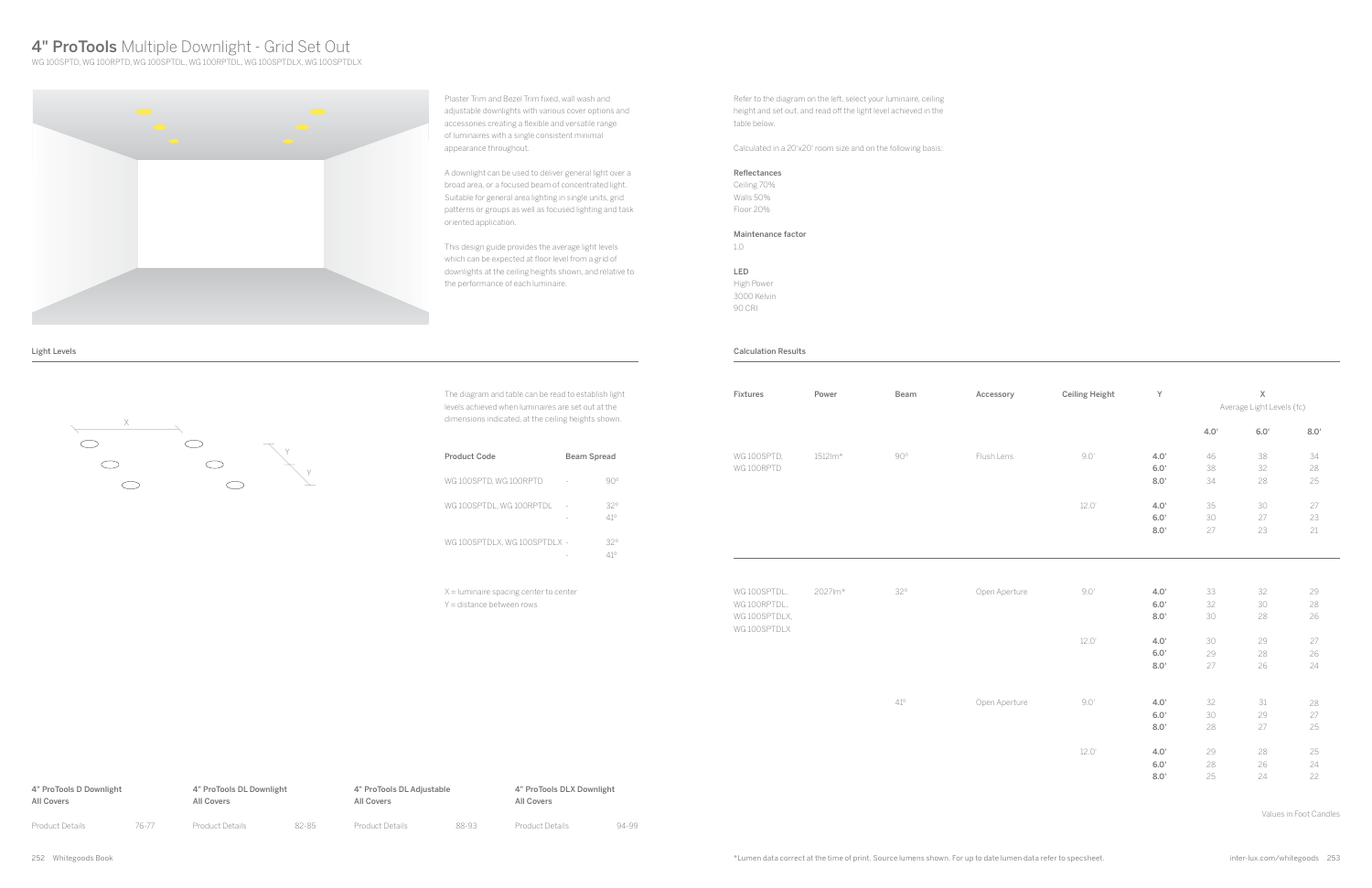4" ProTools DL Wall Wash Square Wall Wash Cover

4" ProTools DL Wall Wash Round Wall Wash Cover

Product Details 106

Product Details 107

## 4" ProTools DL Wall Wash

WG 100SPTDLWW-RPT, WG 100SPTDLWW-RBT, WG 100RPTDLWW-RPT, WG 100RPTDLWW-RBT



ProTools DL Wall Wash offers round and square dedicated wall wash luminaires for even illumination of a surface. They emit a wide, even beam of light which is directed towards the wall. Washlights need to be correctly positioned, both in terms of distance from the wall, and their relative distance to one another. This guide will help you get the best result.

The golden rule is 1:1 spacing between luminaires, set to match the distance they are offset from the surface to be lit. And that offset distance should ideally be one third of the overall surface height.

Also, where the wall meets an adjacent surface, space the last luminaire half the set out distance (b<sup>1</sup>).

Of course, at Whitegoods we understand that constraints of modern construction requirements and commercial consideration mean that it is not always practical to apply these parameters. Therefore we have designed our wall wash luminaires to work as well as possible even when mounted close to the wall.

12' Ceiling, 36" Offset, 36" Luminaire Spacing



12' Ceiling, 18" Offset, 18" Luminaire Spacing

The height of the wall to be lit (h) will determine the best distance at which to position wall wash luminaires. A good 'rule of thumb' is to offset them by approximately one third of the wall height.

For optimum wall washing results use a 1:1 ratio between the offset (a) from the wall and the 'on center' luminaire spacings (b).

### 12' Ceiling, 24" Offset, 24" Luminaire Spacing

iffuser

ustom Micro-prismatic wash lens

e.g. - if the wall is 9' high, then the luminaires will ideally be 3' away from the wall surface, so set them out at 3' on center - i.e. with 3' between each luminaire.

This page shows what we feel are the optimal offsets and luminaire spacings to achieve even illumination. The following page shows results at different offsets and luminaire spacings.

h a







| Di |
|----|
| Cт |
|    |
|    |
|    |

Calculated on the following basis:

Values in Foot Candles